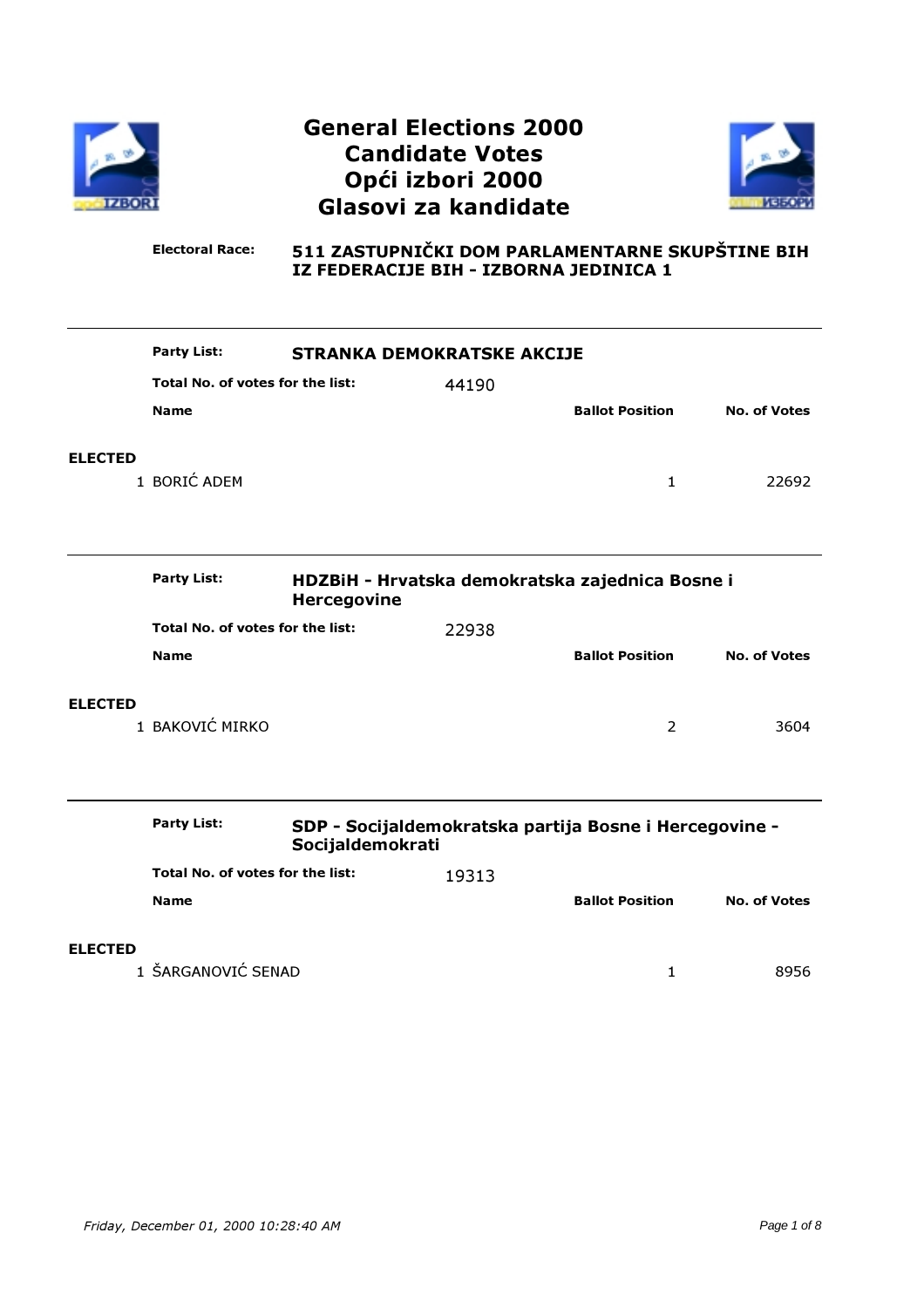



|                | <b>Party List:</b><br>Demokratska narodna zajednica BiH - DNZ BiH |  |                       |                        |                     |
|----------------|-------------------------------------------------------------------|--|-----------------------|------------------------|---------------------|
|                | Total No. of votes for the list:                                  |  | 16817                 |                        |                     |
|                | <b>Name</b>                                                       |  |                       | <b>Ballot Position</b> | <b>No. of Votes</b> |
| <b>ELECTED</b> |                                                                   |  |                       |                        |                     |
|                | ĐEDOVIĆ IBRAHIM                                                   |  | Kompenzacijski mandat |                        | 8730                |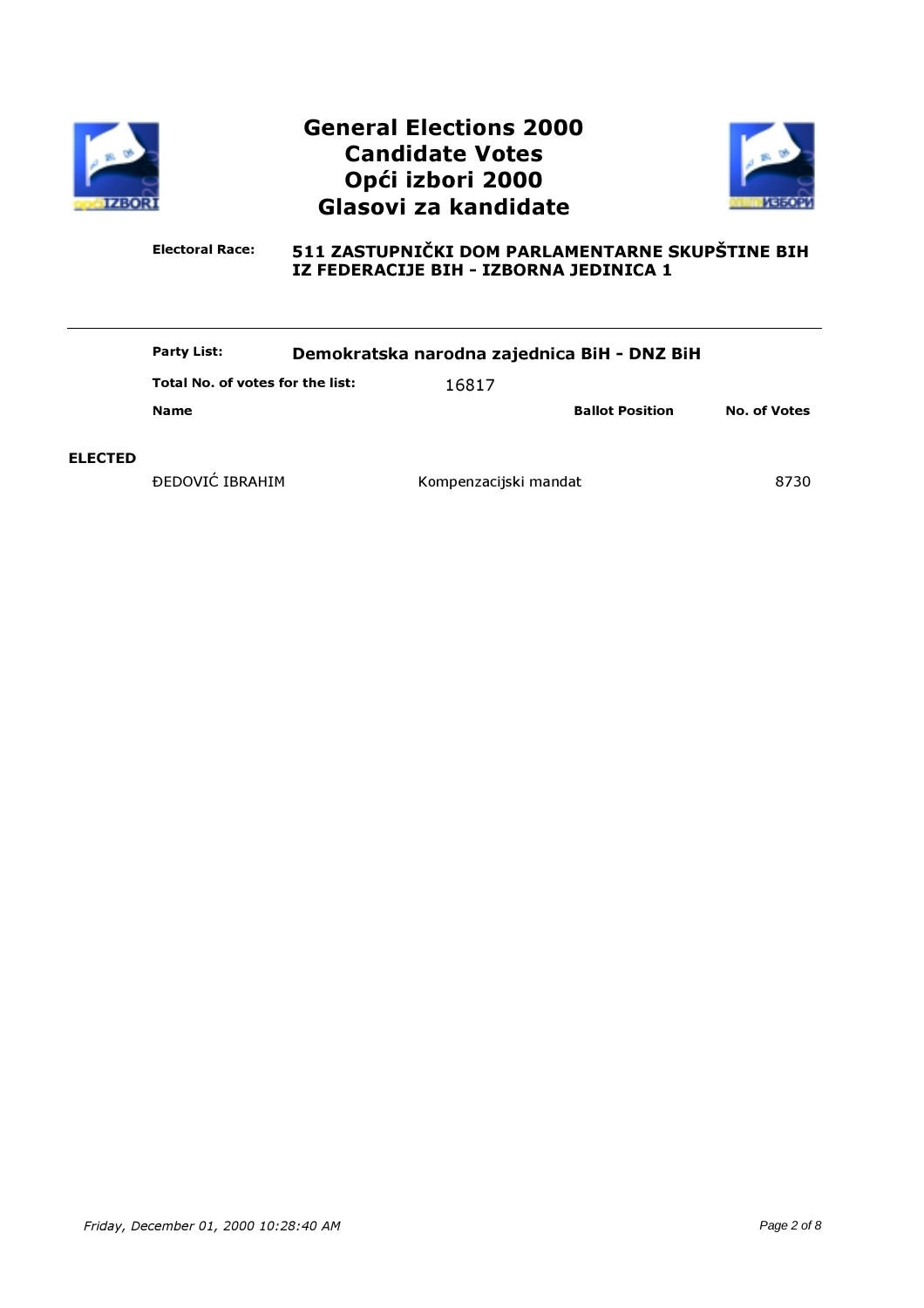



Electoral Race:

| <b>Party List:</b>               | <b>STRANKA DEMOKRATSKE AKCIJE</b> |                        |                     |  |  |
|----------------------------------|-----------------------------------|------------------------|---------------------|--|--|
| Total No. of votes for the list: |                                   | 17711                  |                     |  |  |
| <b>Name</b>                      |                                   | <b>Ballot Position</b> | <b>No. of Votes</b> |  |  |
| <b>ELECTED</b>                   |                                   |                        |                     |  |  |
| 1 BUTUROVIĆ SEAD                 |                                   | 2                      | 4954                |  |  |
|                                  |                                   |                        |                     |  |  |

| <b>Party List:</b>               | HDZBiH - Hrvatska demokratska zajednica Bosne i<br><b>Hercegovine</b> |       |                        |                     |  |
|----------------------------------|-----------------------------------------------------------------------|-------|------------------------|---------------------|--|
| Total No. of votes for the list: |                                                                       | 82754 |                        |                     |  |
| <b>Name</b>                      |                                                                       |       | <b>Ballot Position</b> | <b>No. of Votes</b> |  |
| <b>ELECTED</b>                   |                                                                       |       |                        |                     |  |
| 1 LjUBIĆ MARIOFIL                |                                                                       |       | 2                      | 19291               |  |
| 2 GRABOVAC-TITAN MIRO            |                                                                       |       | 5                      | 17090               |  |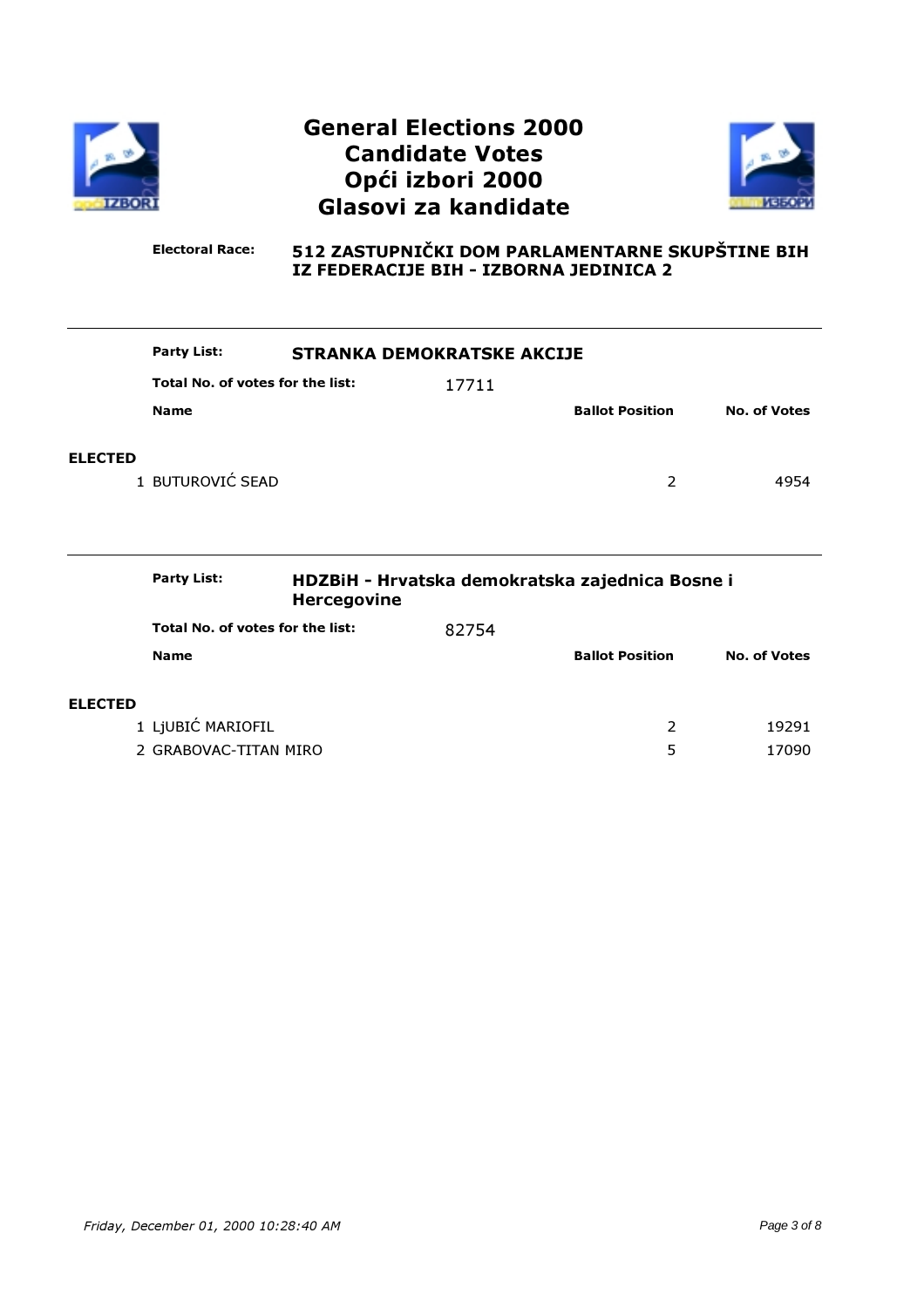



Electoral Race:

| <b>Party List:</b>               | <b>STRANKA DEMOKRATSKE AKCIJE</b> |                        |              |  |
|----------------------------------|-----------------------------------|------------------------|--------------|--|
| Total No. of votes for the list: | 37537                             |                        |              |  |
| <b>Name</b>                      |                                   | <b>Ballot Position</b> | No. of Votes |  |
|                                  |                                   |                        |              |  |
| <b>ELECTED</b><br>1 MAŠOVIĆ AMOR |                                   | 1                      | 18946        |  |

|                | <b>Party List:</b>                       | SDP - Socijaldemokratska partija Bosne i Hercegovine -<br>Socijaldemokrati |       |                        |                     |  |
|----------------|------------------------------------------|----------------------------------------------------------------------------|-------|------------------------|---------------------|--|
|                | Total No. of votes for the list:         |                                                                            | 63325 |                        |                     |  |
|                | <b>Name</b>                              |                                                                            |       | <b>Ballot Position</b> | <b>No. of Votes</b> |  |
| <b>ELECTED</b> | 1 LAGUMDŽIJA ZLATKO<br>2 BOGIĆEVIĆ BOGIĆ |                                                                            |       | 1<br>4                 | 34212<br>20145      |  |

|                | <b>Party List:</b>               | <b>STRANKA ZA BiH</b> |                       |                        |                     |
|----------------|----------------------------------|-----------------------|-----------------------|------------------------|---------------------|
|                | Total No. of votes for the list: |                       | 44579                 |                        |                     |
|                | <b>Name</b>                      |                       |                       | <b>Ballot Position</b> | <b>No. of Votes</b> |
|                |                                  |                       |                       |                        |                     |
| <b>ELECTED</b> |                                  |                       |                       |                        |                     |
|                | 1 BELKIĆ BERIZ                   |                       |                       |                        | 18357               |
|                | FILIPOVIĆ MEDIHA                 |                       | Kompenzacijski mandat |                        | 8895                |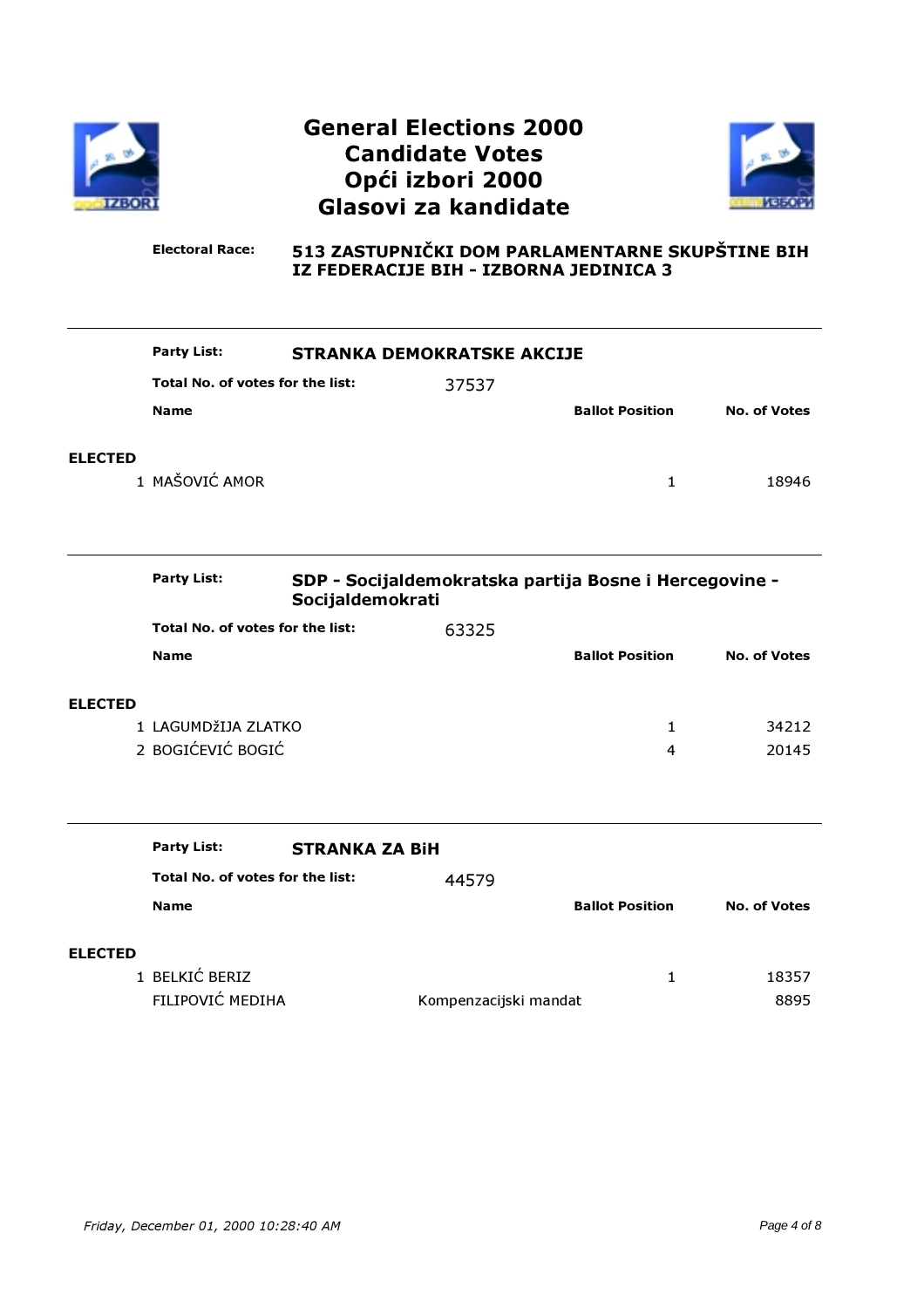



Electoral Race:

|                | <b>Party List:</b>               | BOSANSKOHERCEGOVAČKA PATRIOTSKA STRANKA (BPS) |                        |                     |
|----------------|----------------------------------|-----------------------------------------------|------------------------|---------------------|
|                | Total No. of votes for the list: | 6632                                          |                        |                     |
|                | <b>Name</b>                      |                                               | <b>Ballot Position</b> | <b>No. of Votes</b> |
| <b>ELECTED</b> | MEHTIĆ HALIL                     | Kompenzacijski mandat                         |                        | 2735                |
|                | <b>Party List:</b>               | <b>STRANKA DEMOKRATSKE AKCIJE</b>             |                        |                     |
|                | Total No. of votes for the list: | 79836                                         |                        |                     |
|                | <b>Name</b>                      |                                               | <b>Ballot Position</b> | <b>No. of Votes</b> |
| <b>ELECTED</b> |                                  |                                               |                        |                     |
|                | 1 NEIMARLIJA HILMO               |                                               | 1                      | 27716               |
|                | 2 BRKA OSMAN                     |                                               | 5                      | 12724               |
|                |                                  |                                               |                        |                     |

|                | <b>Party List:</b>               | HDZBiH - Hrvatska demokratska zajednica Bosne i<br><b>Hercegovine</b> |       |                        |                     |
|----------------|----------------------------------|-----------------------------------------------------------------------|-------|------------------------|---------------------|
|                | Total No. of votes for the list: |                                                                       | 45409 |                        |                     |
|                | <b>Name</b>                      |                                                                       |       | <b>Ballot Position</b> | <b>No. of Votes</b> |
| <b>ELECTED</b> | 1 VUKIĆ ZDENKO                   |                                                                       |       |                        | 9397                |
|                |                                  |                                                                       |       |                        |                     |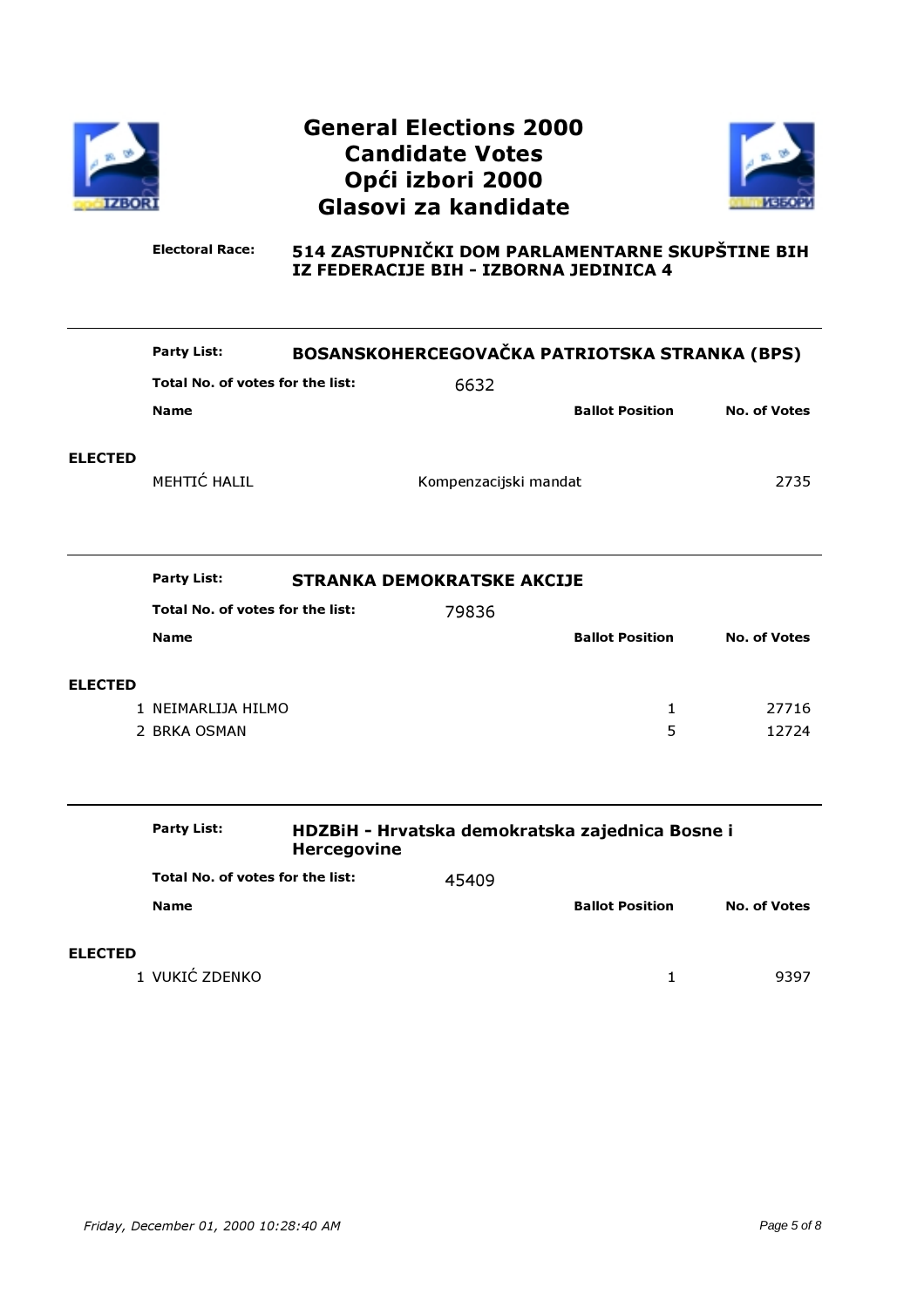



Electoral Race:

|                | <b>Party List:</b><br>SDP - Socijaldemokratska partija Bosne i Hercegovine -<br>Socijaldemokrati |                       |                       |                        |                     |  |  |  |
|----------------|--------------------------------------------------------------------------------------------------|-----------------------|-----------------------|------------------------|---------------------|--|--|--|
|                | Total No. of votes for the list:                                                                 |                       | 65293                 |                        |                     |  |  |  |
|                | <b>Name</b>                                                                                      |                       |                       | <b>Ballot Position</b> | <b>No. of Votes</b> |  |  |  |
| <b>ELECTED</b> | 1 IMAMOVIĆ MUHAREM                                                                               |                       |                       | 2                      | 18370               |  |  |  |
|                | 2 FILIPOVIĆ OMER                                                                                 |                       |                       | $\overline{4}$         | 14045               |  |  |  |
|                |                                                                                                  |                       |                       |                        |                     |  |  |  |
|                | <b>Party List:</b><br>NOVA HRVATSKA INICIJATIVA - NHI                                            |                       |                       |                        |                     |  |  |  |
|                | Total No. of votes for the list:                                                                 |                       | 8760                  |                        |                     |  |  |  |
|                | <b>Name</b>                                                                                      |                       |                       | <b>Ballot Position</b> | <b>No. of Votes</b> |  |  |  |
| <b>ELECTED</b> | LOZANČIĆ IVO                                                                                     |                       | Kompenzacijski mandat |                        | 4539                |  |  |  |
|                | <b>Party List:</b>                                                                               | <b>STRANKA ZA BiH</b> |                       |                        |                     |  |  |  |
|                | Total No. of votes for the list:                                                                 |                       | 42494                 |                        |                     |  |  |  |
|                | <b>Name</b>                                                                                      |                       |                       | <b>Ballot Position</b> | <b>No. of Votes</b> |  |  |  |
| <b>ELECTED</b> |                                                                                                  |                       |                       |                        |                     |  |  |  |
|                | 1 KULOVIĆ HAMDIJA                                                                                |                       |                       | 1                      | 10793               |  |  |  |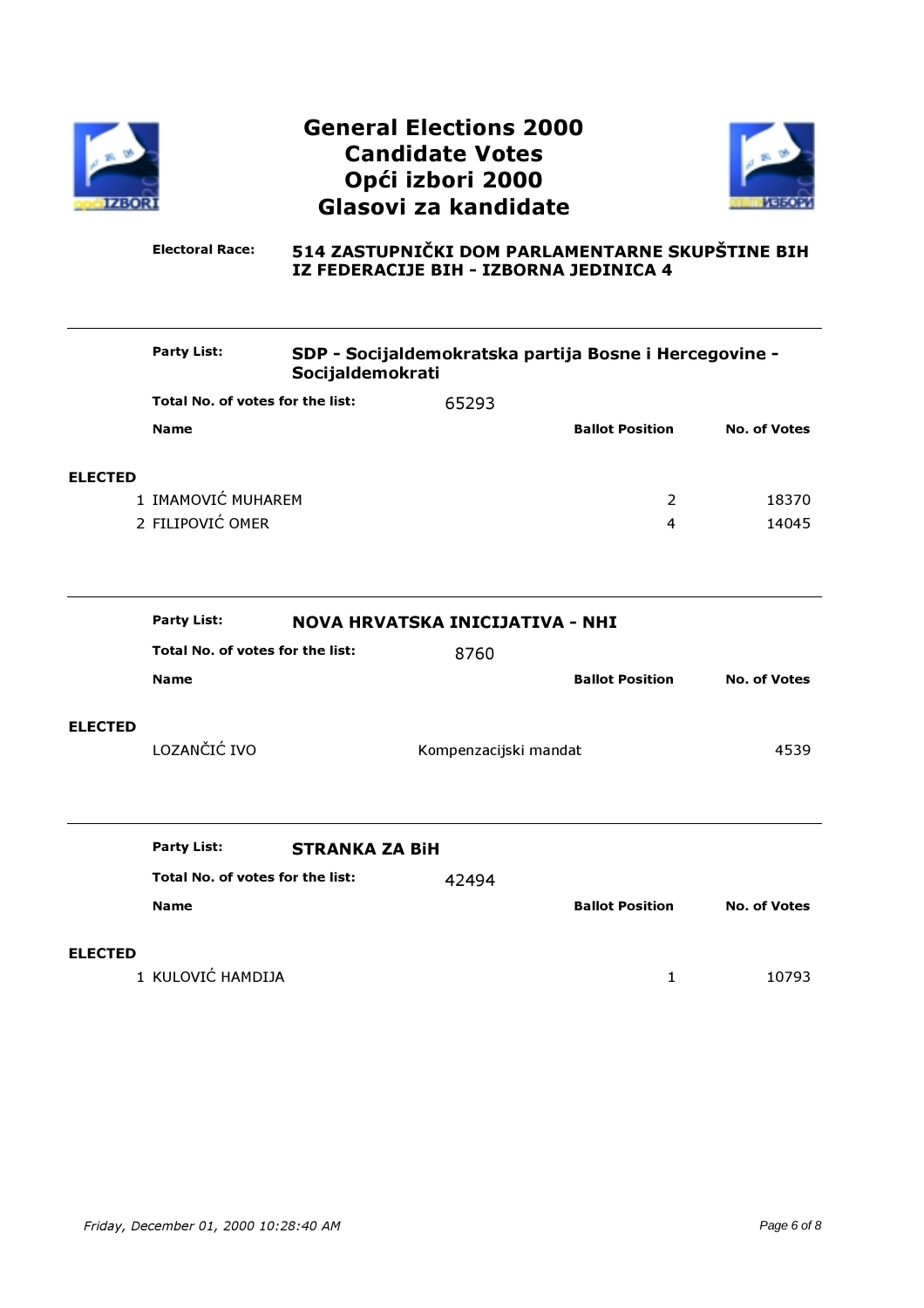



Electoral Race:

|                | <b>Party List:</b>               | <b>STRANKA DEMOKRATSKE AKCIJE</b> |       |                        |                     |  |
|----------------|----------------------------------|-----------------------------------|-------|------------------------|---------------------|--|
|                | Total No. of votes for the list: |                                   | 54078 |                        |                     |  |
|                | <b>Name</b>                      |                                   |       | <b>Ballot Position</b> | <b>No. of Votes</b> |  |
| <b>ELECTED</b> |                                  |                                   |       |                        |                     |  |
|                | 1 VILIĆ RAMIZ                    |                                   |       | 1                      | 22542               |  |
|                | 2 KULENOVIĆ SALIH                |                                   |       | 2                      | 13551               |  |

|                | <b>Party List:</b>                      | HDZBiH - Hrvatska demokratska zajednica Bosne i<br><b>Hercegovine</b> |                                                        |                        |                     |  |  |
|----------------|-----------------------------------------|-----------------------------------------------------------------------|--------------------------------------------------------|------------------------|---------------------|--|--|
|                | Total No. of votes for the list:        |                                                                       | 12485                                                  |                        |                     |  |  |
|                | <b>Name</b>                             |                                                                       |                                                        | <b>Ballot Position</b> | <b>No. of Votes</b> |  |  |
| <b>ELECTED</b> | ANDRIĆ-LUŽANSKI IVO                     |                                                                       | Kompenzacijski mandat                                  |                        | 4653                |  |  |
|                |                                         |                                                                       |                                                        |                        |                     |  |  |
|                | <b>Party List:</b>                      | Socijaldemokrati                                                      | SDP - Socijaldemokratska partija Bosne i Hercegovine - |                        |                     |  |  |
|                | Total No. of votes for the list:        |                                                                       | 72852                                                  |                        |                     |  |  |
|                | <b>Name</b>                             |                                                                       |                                                        | <b>Ballot Position</b> | <b>No. of Votes</b> |  |  |
| <b>ELECTED</b> |                                         |                                                                       |                                                        |                        |                     |  |  |
|                | 1 AVDIĆ SEAD                            |                                                                       |                                                        | 1                      | 34102               |  |  |
|                | 2 KUŠLJUGIĆ MIRZA<br>KAMBEROVIĆ VIOLETA |                                                                       |                                                        | $\mathcal{P}$          | 18820               |  |  |